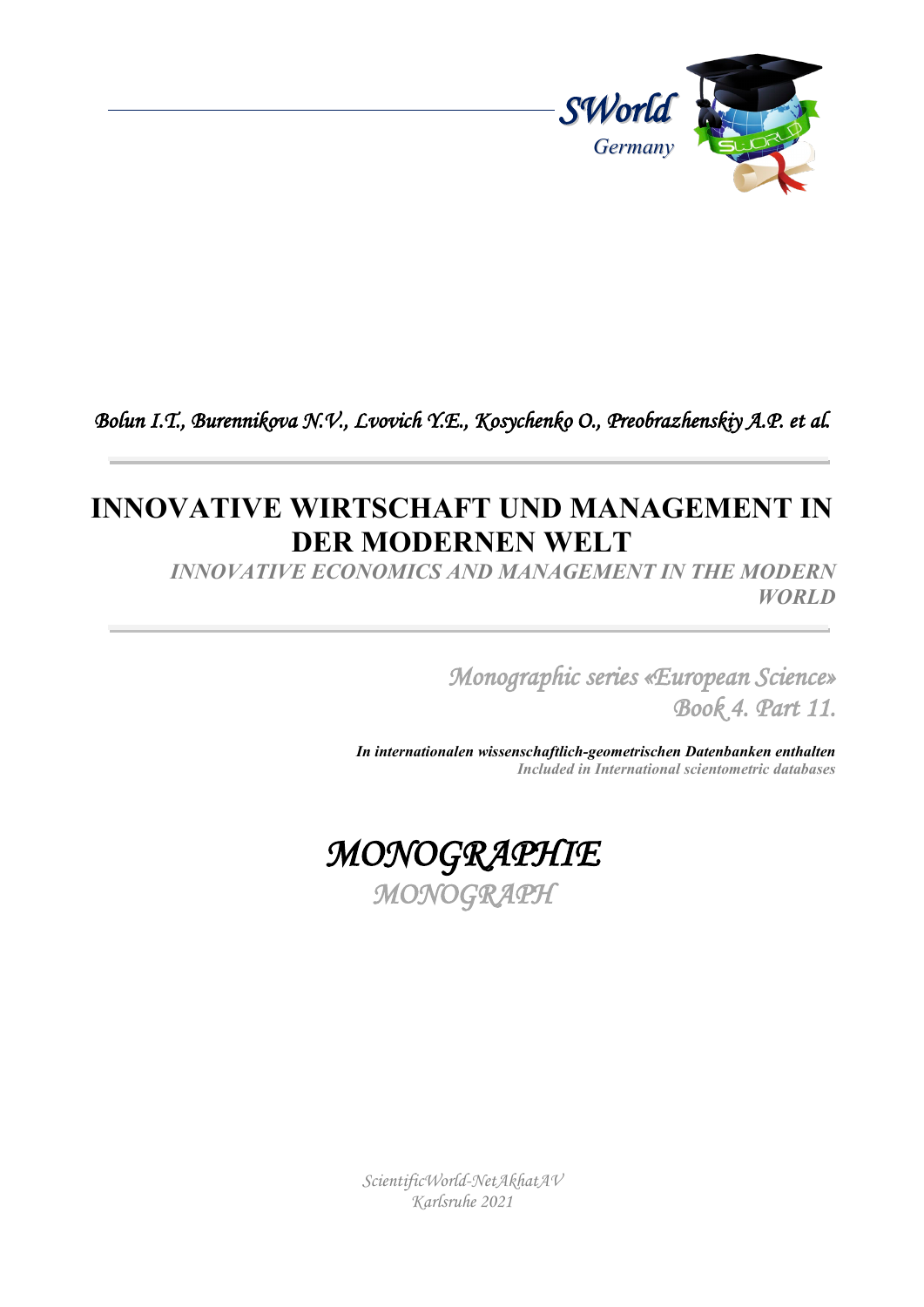## **ISSN 2709-2313** *Monographic series* **«***European Science»*

*Authors:*

Aikaterini-Sotiria A. (8), Abrosimova O.S. (4), Bogdanova O.Y. (1), Bogoslavtseva L.V. (1), Bolun I.T. (9), Bova Y.Y. (2), Burennikova N.V. (10), Choporova E.I. (11), Greshko R. (12), Heorhadze O. (12), Karepina O.I. (1), Kharabara V. (12), Kharabara V. (12), Kononenko M.M. (3), Lvovich Y.E. (11), Marekha I.S. (14), Medynska T.I. (5), Kosychenko O. (7), Popova J.M. (2), Preobrazhenskiy A.P. (11), Reznikov A.V. (4), Rybalchenko L. (7), Girich S. (13), Sobolieva-Tereshchenko O. (6), Svystun L.A. (2), Taranova N. (8), Ternova A. (13), Tretyakova O. (12), Vlasenko I. (13), Yarova I.Y. (14), Zamlelaia A.T. (4), Zastavetska L. (8), Zastavetskyi T. (8), Zavgorodni I.V. (10)

**Innovative** Wirtschaft und Management in der modernen Welt. Monografische Reihe «Europäische Wissenschaft». Buch 4. Teil 11. 2021. **Innovative** economics and management in the modern world.

Monographic series «European Science». Book 4. Part 11. 2021.

## **ISBN 978-3-949059-21-6 DOI: 10.21893/2709-2313.2021-04-11**

**Published by:**

*ScientificWorld-NetAkhatAV Lußstr. 13 76227 Karlsruhe, Germany in conjunction with Institute «SE&E»* e-mail: [orgcom@sworld.education](mailto:orgcom@sworld.education) site: [www.sworld.education](http://www.sworld.education/)

Copyright © Authors, 2021 Copyright © Drawing up & Design. ScientificWorld-NetAkhatAV, 2021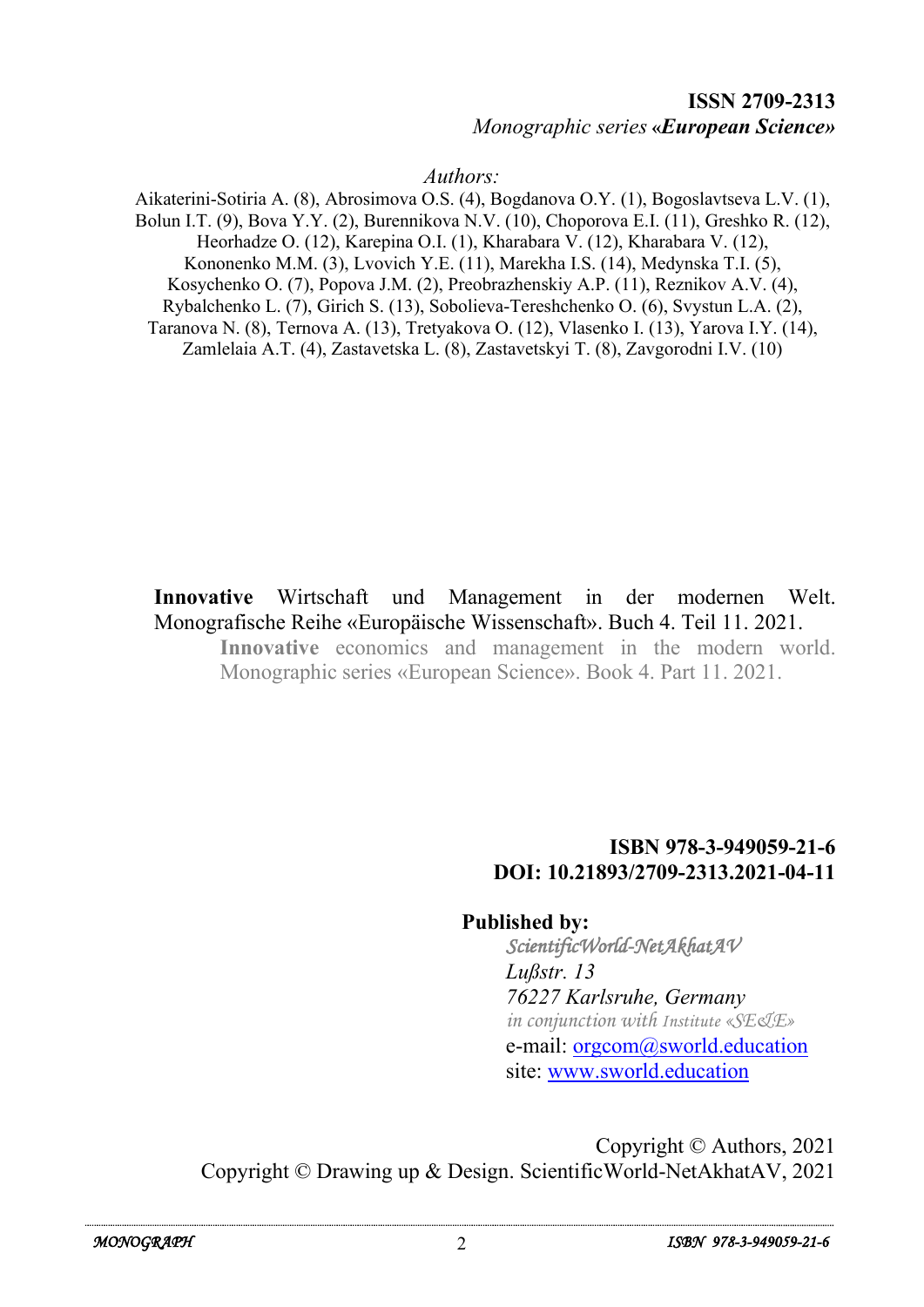

*ÜBER DIE AUTOREN / ABOUT THE AUTHORS* 

- 1. *Aikaterini-Sotiria Argyriou,* Ternopil National Pedagogical University named after Volodymyr Hnatiuk, Ukraine, - *Chapter 8 (co-authored)*
- 2. *Abrosimova Olga Sergeevna*, Egorievsk Technological Institute, Russia, PhD in Economics, assistant professor - *Chapter 4 (co-authored)*
- 3. *Bogdanova Oksana Yrevna*, Rostov State Economic University RINH, Russia, PhD in Economics, assistant professor - *Chapter 1 (co-authored)*
- 4. *Bogoslavtseva Ludmila Viktorovna*, Rostov State Economic University RINH, Russia, PhD in Economics, assistant professor - *Chapter 1 (co-authored)*
- 5. *Bolun Ion Tudor,* Technical University of Moldova, Moldova, Doctor of Technical Sciences, Professor - *Chapter 9*
- 6. *Bova Yevhen Yuriyovych,* Novoselovsky village council of Poltava district, Poltava region, Ukraine, PhD in Law, assistant professor - *Chapter 2 (co-authored)*
- 7. *Burennikova Nataliia Viktorivna,* Vinnytsia National Technical University, Ukraine, Doctor of Economic Sciences, - *Chapter 10 (co-authored)*
- 8. *Choporova Ekaterina Ivanovna*, Voronezh Institute of High Technologies, Russia, PhD in pedagogical sciences, assistant professor *Chapter 11 (co-authored)*
- 9. *Greshko Roman,* Yuriy Fedkovych Chernovetsk National University, Ukraine, PhD in Economics, assistant professor - *Chapter 12 (co-authored)*
- 10. *Girich Sergey*, Vinnytsia Trade and Economic Institute of Kiev National Trade and Economic University, Ukraine, PhD in technical sciences, assistant professor - *Chapter 13 (co-authored)*
- 11. *Heorhadze Oleksandr*, National University of Defense of Ukraine, Ukraine, PhD in military sciences, assistant professor - *Chapter 12 (co-authored)*
- 12. *Karepina Oksana Ivanovna*, Rostov State Economic University RINH, Russia, PhD in Economics, assistant professor - *Chapter 1 (co-authored)*
- 13. *Kharabara Violetta,* Yuriy Fedkovych Chernivtsi National University, Ukraine, PhD in Economics, assistant professor - *Chapter 12 (co-authored)*
- 14. *Kharabara Volodymyr*, National University of Defense of Ukraine, Ukraine, PhD in military sciences, - *Chapter 12 (co-authored)*
- 15. *Kononenko Mykhailo Mykhaylovych,* Poltava District Council, Ukraine, PhD in Public Administration, assistant professor - *Chapter 3*
- 16. *Kosychenko Oleksandr,* Dnipropetrovsk State University of Internal Affairs, Ukraine, Doctor of Technical Sciences, assistant professor *Chapter 7 (co-authored)*
- 17. *Lvovich Yakov Evseevich*, Voronezh State Technical University, Russia, Doctor of Technical Sciences, Professor - *Chapter 11 (co-authored)*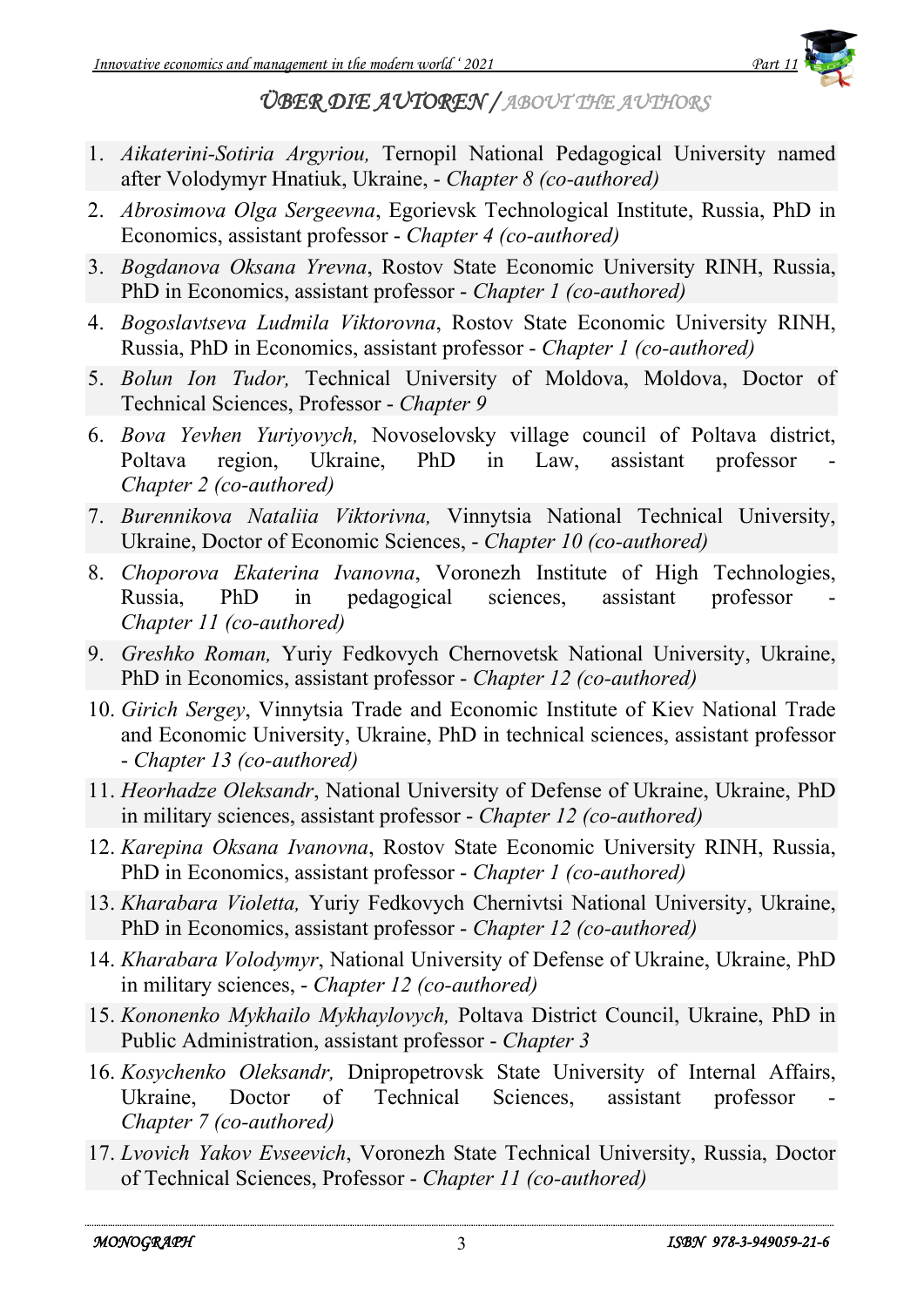

- 18. Marekha Iryna Serhiivna, Sumy State University, Ukraine, *Chapter 14 (co-authored)*
- 19. *Medynska Tetiana Igorivna,* Rivne State Humanitarian University, Ukraine, PhD in Economics, assistant professor - *Chapter 5*
- 20. *Popova Julia Mikhailіvna,* Poltava State Agrarian University, Ukraine, PhD in Economics, assistant professor - *Chapter 2 (co-authored)*
- 21. *Preobrazhenskiy Andrey Petrovich*, Voronezh Institute of High Technologies, Russia, Doctor of Technical Sciences, assistant professor *Chapter 11 (co-authored)*
- 22. *Reznikov Andrey Valentinovich*, Egorievsk Technological Institute, Russia, Doctor of Economic Sciences, Professor - *Chapter 4 (co-authored)*
- 23. *Rybalchenko Ludmyla,* Dnipropetrovsk State University of Internal Affairs, Ukraine, PhD in Economics, assistant professor - *Chapter 7 (co-authored)*
- 24. *Sobolieva-Tereshchenko Olena,* Boris Grinchenko Kyiv University, Ukraine, PhD in Economics, assistant professor - *Chapter 6*
- 25. *Svystun Lyudmyla Anatoliivna,* National University "Poltava Polytechnic named after Yuri Kondratyuk", Ukraine, PhD in Economics, assistant professor - *Chapter 2 (co-authored)*
- 26. *Taranova Nataliia,* Ternopil National Pedagogical University named after Volodymyr Hnatiuk, Ukraine, - *Chapter 8 (co-authored)*
- 27. *Ternova Alla,* Vinnytsia Trade and Economic Institute of Kiev National Trade and Economic University, Ukraine, PhD in technical sciences, assistant professor - *Chapter 13 (co-authored)*
- 28. *Tretyakova Olena,* Yuriy Fedkovych Chernivtsi National University, Ukraine, PhD in Economics, assistant professor - *Chapter 12 (co-authored)*
- 29. *Vlasenko Irina,* Vinnytsia Trade and Economic Institute of Kiev National Trade and Economic University, Ukraine, Doctor of Medical Sciences, Professor - *Chapter 13 (co-authored)*
- 30. *Yarova Inessa Yenvenivna*, Sumy State University, Ukraine, assistant professor *Chapter 14 (co-authored)*
- 31. *Zamlelaia Anna Tihonovna,* Egorievsk Technological Institute, Russia, PhD in Economics, assistant professor - *Chapter 4 (co-authored)*
- 32. *Zastavetska Lesia*, Ternopil National Pedagogical University named after Volodymyr Hnatiuk, Ukraine, - *Chapter 8 (co-authored)*
- 33. *Zastavetskyi Taras,* Ternopil National Pedagogical University named after Volodymyr Hnatiuk, Ukraine, - *Chapter 8 (co-authored)*
- 34. *Zavgorodni Igor Viktorovych,* Vinnytsia National Technical University, Ukraine, graduate student, - *Chapter 10 (co-authored)*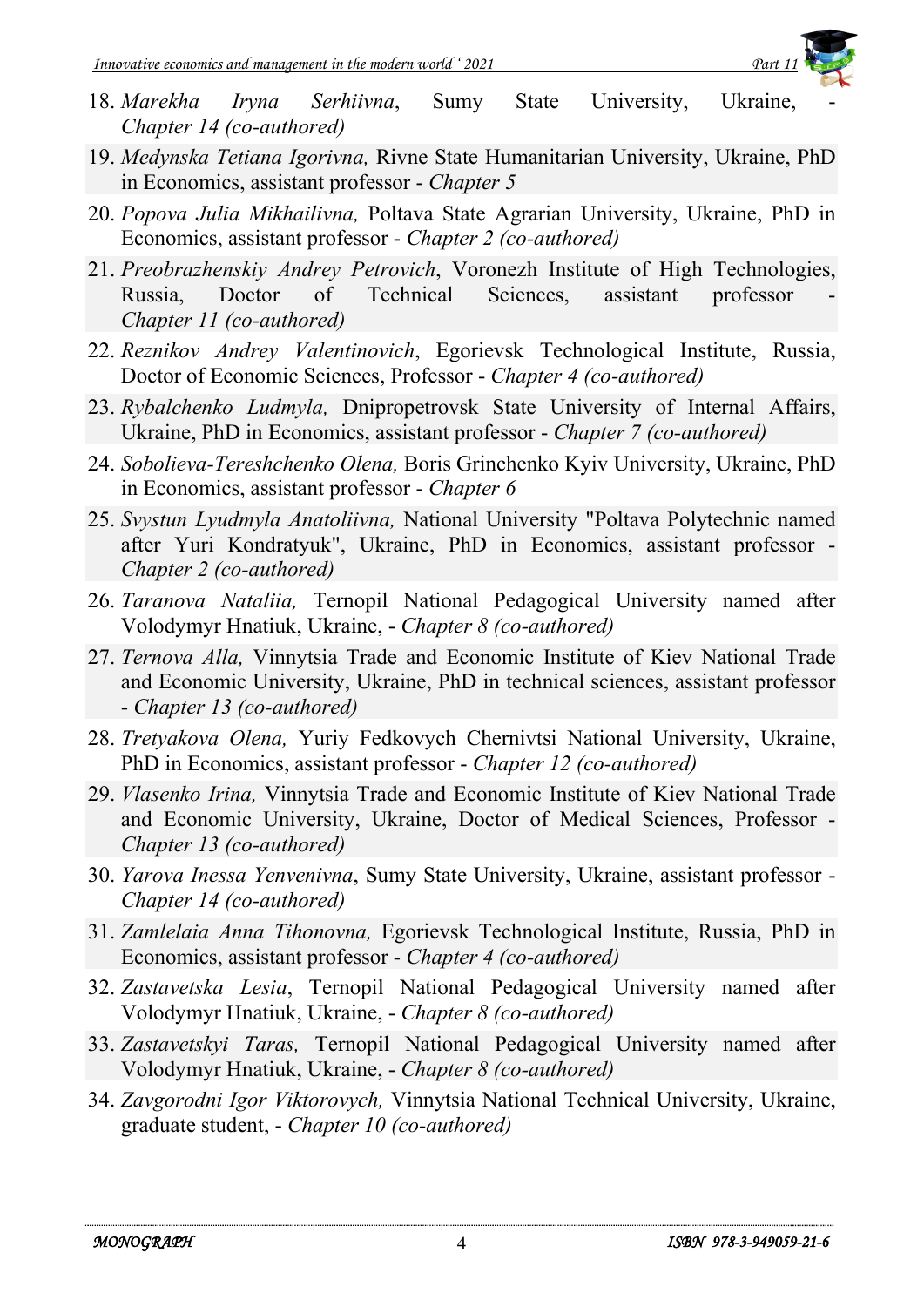

# *Inhalt / Content*

## **CHAPTER 1. PROBLEMS OF PUBLIC PROCUREMENT IN THE RUSSIAN FEDERATION**

| 1.1. The role of public procurement in the development of a modern state  9 |  |
|-----------------------------------------------------------------------------|--|
| 1.2. Features of the market of electronic platforms for bidding for public  |  |
|                                                                             |  |
| 1.3. The mechanism for the implementation of public procurement in a        |  |
|                                                                             |  |
|                                                                             |  |

## **CHAPTER 2. FEATURES OF TERRITORIAL COMMUNITY DEVELOPMENT MANAGEMENT IN UKRAINE**

| 2.1. Theoretical and methodological principles of community development   |  |
|---------------------------------------------------------------------------|--|
|                                                                           |  |
| 2.2. Analytical approaches to the diagnosis of territorial development 34 |  |
| 2.3. Ways to improve the management of the development of territorial     |  |
|                                                                           |  |
|                                                                           |  |

#### **CHAPTER 3. WAYS TO IMPROVE THE STATE POLICY OF TERRITORIAL COMMUNITIES DEVELOPMENT IN UKRAINE**

| TENNITONIAE COMMUNITIES DE VELOI MENT IN UNNAINE                                  |  |
|-----------------------------------------------------------------------------------|--|
|                                                                                   |  |
| 3.1. Evolution of theoretical research of state policy of regional development 46 |  |
| 3.2. The role of decentralization as a tool to ensure the development of          |  |
|                                                                                   |  |
| 3.3. Features of state management of development of territorial communities 50    |  |
| 3.4. The mechanism of improvement of the state policy of development of           |  |
|                                                                                   |  |
| 3.5. Strategic planning for the development of territorial communities 54         |  |
|                                                                                   |  |
|                                                                                   |  |
|                                                                                   |  |

#### **CHAPTER 4. KEY INDICATORS AND DEVELOPMENT TRENDS OF THE RUSSIAN BOND MARKET**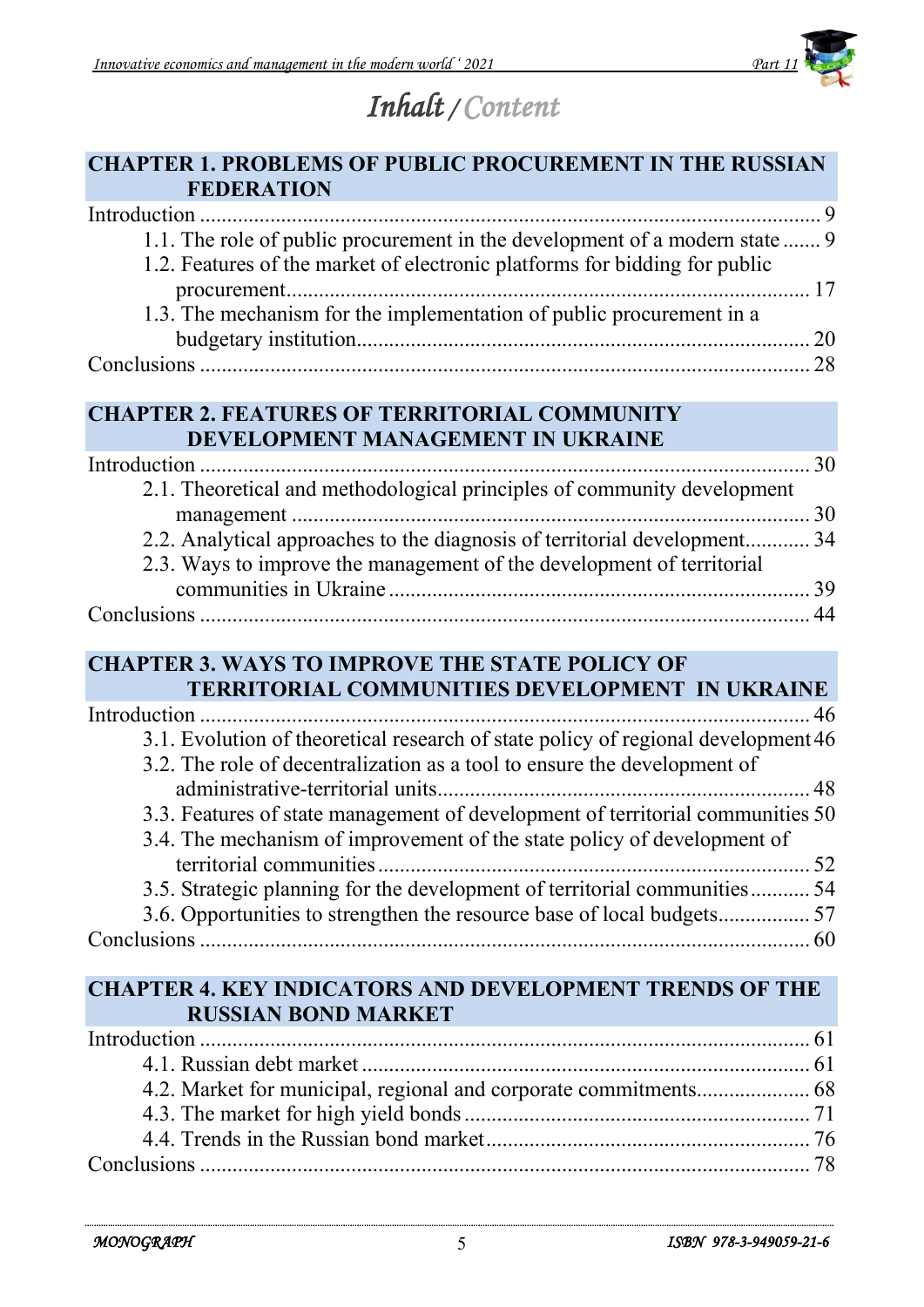| Innovative economics and management in the modern world '2021 | Part. |  |
|---------------------------------------------------------------|-------|--|
| Conclusions                                                   |       |  |

|                     | <b>SYSTEM» PARADIGM AND OF MODERN VISIONS</b>                            |                        |
|---------------------|--------------------------------------------------------------------------|------------------------|
|                     |                                                                          |                        |
|                     | 10.1. Evolution and vision of the «structure-system» paradigm  151       |                        |
|                     | 10.2. Efficiency rates of functioning of systems in the paradigm of      |                        |
|                     |                                                                          |                        |
|                     |                                                                          |                        |
|                     |                                                                          |                        |
|                     | <b>CHAPTER 11. FEATURES OF PROJECT MANAGEMENT IN THE</b>                 |                        |
| <b>ORGANIZATION</b> |                                                                          |                        |
|                     |                                                                          |                        |
|                     |                                                                          |                        |
|                     |                                                                          |                        |
|                     |                                                                          |                        |
|                     |                                                                          |                        |
|                     | 11.5. The role of project management in the modern world 163             |                        |
|                     |                                                                          |                        |
|                     |                                                                          |                        |
|                     | <b>CHAPTER 12. ESSENTIAL-THEORETICAL BASIS OF FOREIGN</b>                |                        |
|                     | <b>EXCHANGE RATE STATE POLICIES</b>                                      |                        |
|                     |                                                                          |                        |
|                     | 12.1. Analysis of modern approaches to the essence, methods and goals of |                        |
|                     |                                                                          |                        |
|                     | 12.2. Instruments of exchange rate policy of the state: structure and    |                        |
|                     |                                                                          |                        |
|                     |                                                                          |                        |
|                     |                                                                          |                        |
|                     | <b>CHAPTER 13. ANALYSIS OF THE DYNAMICS OF PRODUCTION AND</b>            |                        |
|                     | <b>CONSUMPTION OF RESOURCES IN THE CONTEXT OF THE</b>                    |                        |
|                     | <b>OBJECTIVES OF THE UKRAINE ECONOMY</b>                                 |                        |
|                     |                                                                          |                        |
|                     |                                                                          |                        |
|                     |                                                                          |                        |
|                     | 13.3. Reduce waste generation and increase recycling and reuse based on  |                        |
|                     |                                                                          |                        |
|                     |                                                                          |                        |
|                     |                                                                          |                        |
|                     | <b>CHAPTER 14. EMPIRICAL RESEARCH ON THE ENVIRONMENTAL TAX</b>           |                        |
|                     | PERFORMANCE IN THE EUROPEAN COUNTRIES                                    |                        |
|                     |                                                                          |                        |
|                     | 14.1. Identification of economic impact factors related to the           |                        |
|                     |                                                                          |                        |
|                     |                                                                          |                        |
| MONOGRAPH           | 7                                                                        | ISBN 978-3-949059-21-6 |
|                     |                                                                          |                        |
|                     |                                                                          |                        |

**CHAPTER 10. EFFICIENCY RATES OF FUNCTIONING OF SYSTEMS:**

**ASPECTS OF THE EVOLUTION FOR THE «STRUCTURE-**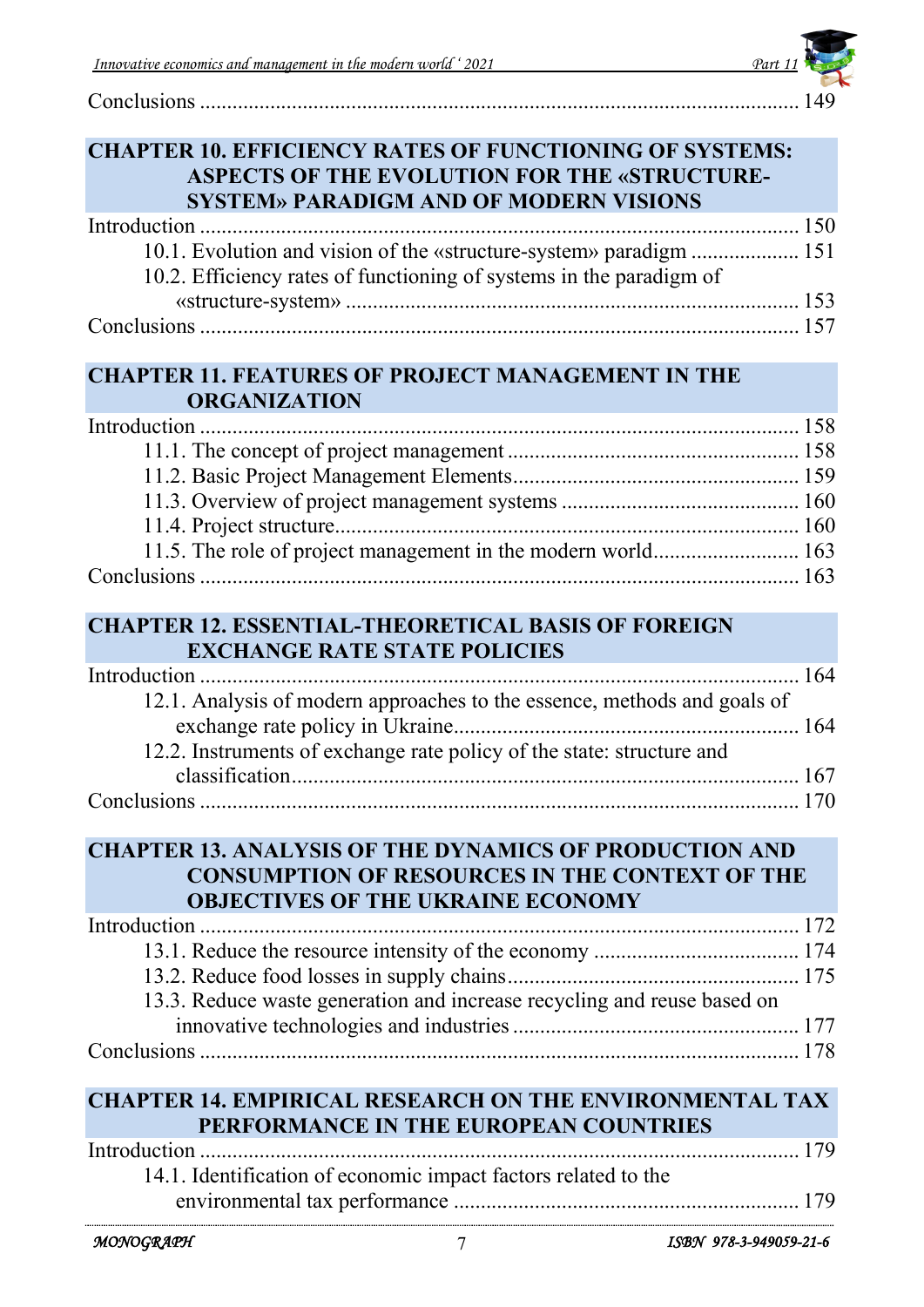

#### **KAPITEL 14 /** *CHAPTER 14* **EMPIRICAL RESEARCH ON THE ENVIRONMENTAL TAX PERFORMANCE IN THE EUROPEAN COUNTRIES** ЕМПІРИЧНІ ДОСЛІДЖЕННЯ ЕФЕКТИВНОСТІ ЕКОЛОГІЧНИХ ПОДАТКІВ У ЄВРОПЕЙСЬК  $KPAI$ **Н**

**DOI: 10.21893/2709-2313.2021-04-11-006**

#### **Introduction**

State tax policy in the field of environmental tax administration is a variable component in the system of macroeconomic regulation. This is primarily due to the implementation of eco-reforms on a permanent basis, which is in line with today's global environmental challenges. The European countries have made special progress in reforming the environmental tax system. European experience in environmental tax management can be borrowed by transformational economies, Ukraine in particular, as an excellent practice of adapting to global environmental standards. The assessment of factors influencing the effectiveness of environmental tax reforms implemented by the European countries is of crucial concern. Along with such factors as tax competition and tax harmonization, the country's environmental tax system also depends on many other macroeconomic parameters, the study of which is an urgent scientific and practical task for building a system of environmental taxes on an effective basis.

#### **14.1. Identification of economic impact factors related to the environmental tax performance**

The statistical portal of the European Union contains information on four main groups of environmental taxes, namely [1]:

- energy taxes,
- pollution taxes,
- resource taxes,
- transport taxes.

The absolute value of the share of environmental taxes in the GDP of the European countries and its dynamics are presented in Figure 1.

The calculated share of environmental taxes as a percentage of GDP in the European Union is quite significant, which indicates a satisfactory state of macroecological policy in the study region.

Since the object of the empirical analysis is a macroeconomic policy of the European countries, we propose to distinguish the macroeconomic factors in the following way [2]:

1. Internal macroeconomic factors: nominal GDP, real GDP, inflation, business cycle stage, budget deficit, energy consumption.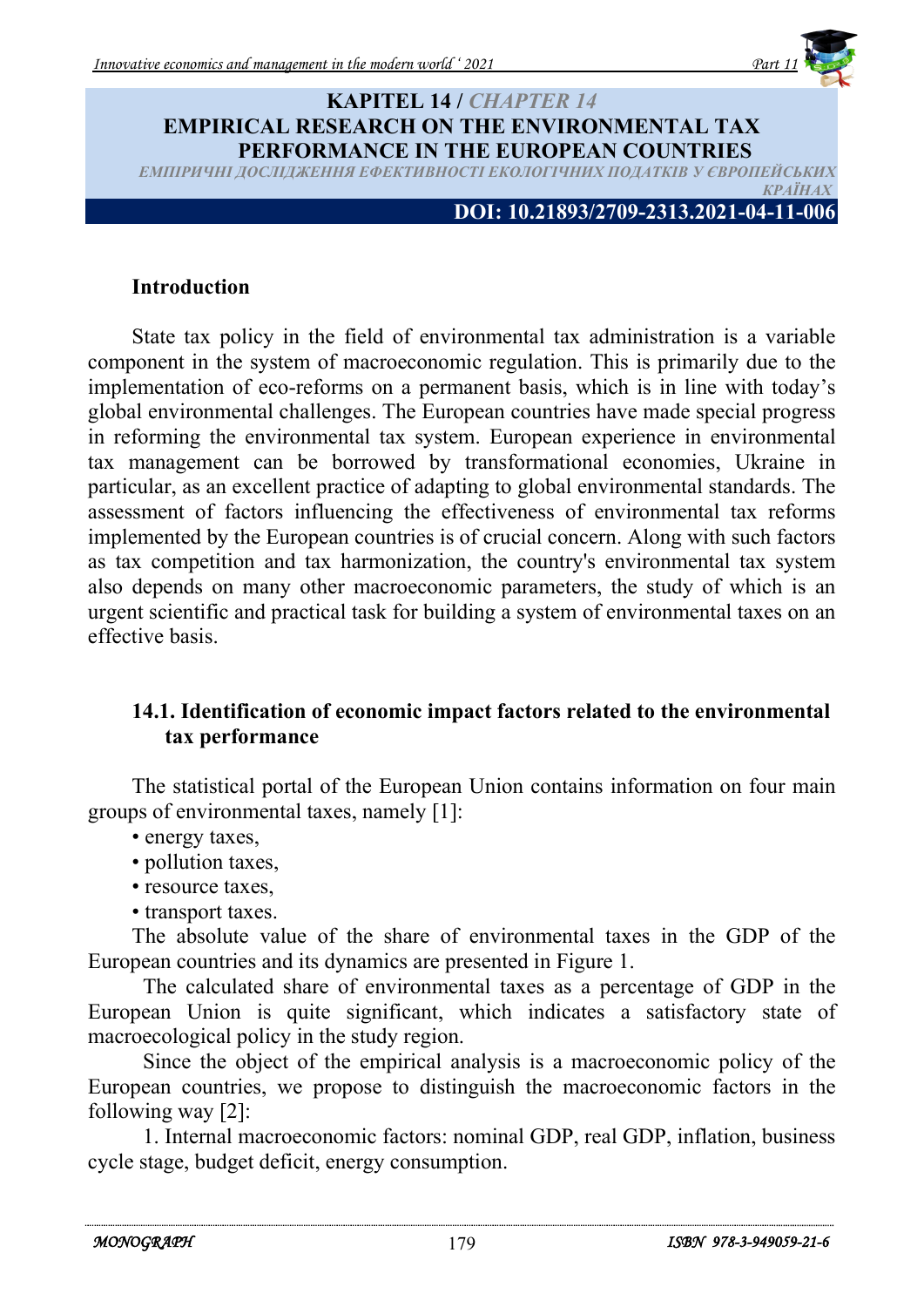





2. External macroeconomic factors: public debt, exports, foreign direct investments.

3. Institutional macroparameters: ecological culture (productivity of resources), shadowing of the economy, trust in government.

4. Fiscal macroparameters: tax culture, fiscal freedom.

Research findings based on a correlation analysis are represented in the Tables  $1-4.$ 

| Indicators          | Nominal<br><b>GDP</b> | Real GDP      | Inflation | <b>Business</b><br>cycle stage | <b>Budget</b><br>deficit | Energy<br>consumption |
|---------------------|-----------------------|---------------|-----------|--------------------------------|--------------------------|-----------------------|
| Energy<br>taxes     | 0,9916                | 0,7306        | $-0,6915$ | $-0.1028$                      | 0,6987                   | $-0,8192$             |
| Pollution<br>taxes  | 0,9544                | 0,8016        | $-0,4951$ | $-0,0836$                      | 0,8602                   | $-0,6792$             |
| Resource<br>taxes   | 0,8776                | 0,8174        | $-0,6856$ | 0,2607                         | 0,6826                   | $-0,6017$             |
| Transport<br>taxes  | 0,9968                | 0,9308        | $-0,4837$ | $-0.0149$                      | 0.9086                   | $-0,5820$             |
| Total env.<br>taxes | 0,9932                | 0,7737        | $-0,6657$ | $-0,0856$                      | 0,7442                   | $-0,7910$             |
| Averaged            | 0,9372                | 0,8108        | $-0,6043$ | $-0,0052$                      | 0,7789                   | $-0,6946$             |
| Direction           | Straight              | Straight      | Inverse   | Inverse                        | Straight                 | Inverse               |
| Density             | Very<br>strong        | <b>Strong</b> | Moderate  | Absent                         | Moderate                 | Moderate              |

#### **Table 2 – Assessment of the external macroeconomic impact factors**

| Indicators      | Public debt | Exports | FDI   |
|-----------------|-------------|---------|-------|
| Energy taxes    | 7534        | 9022    | .9962 |
| Pollution taxes | 5722        | -944    | .9469 |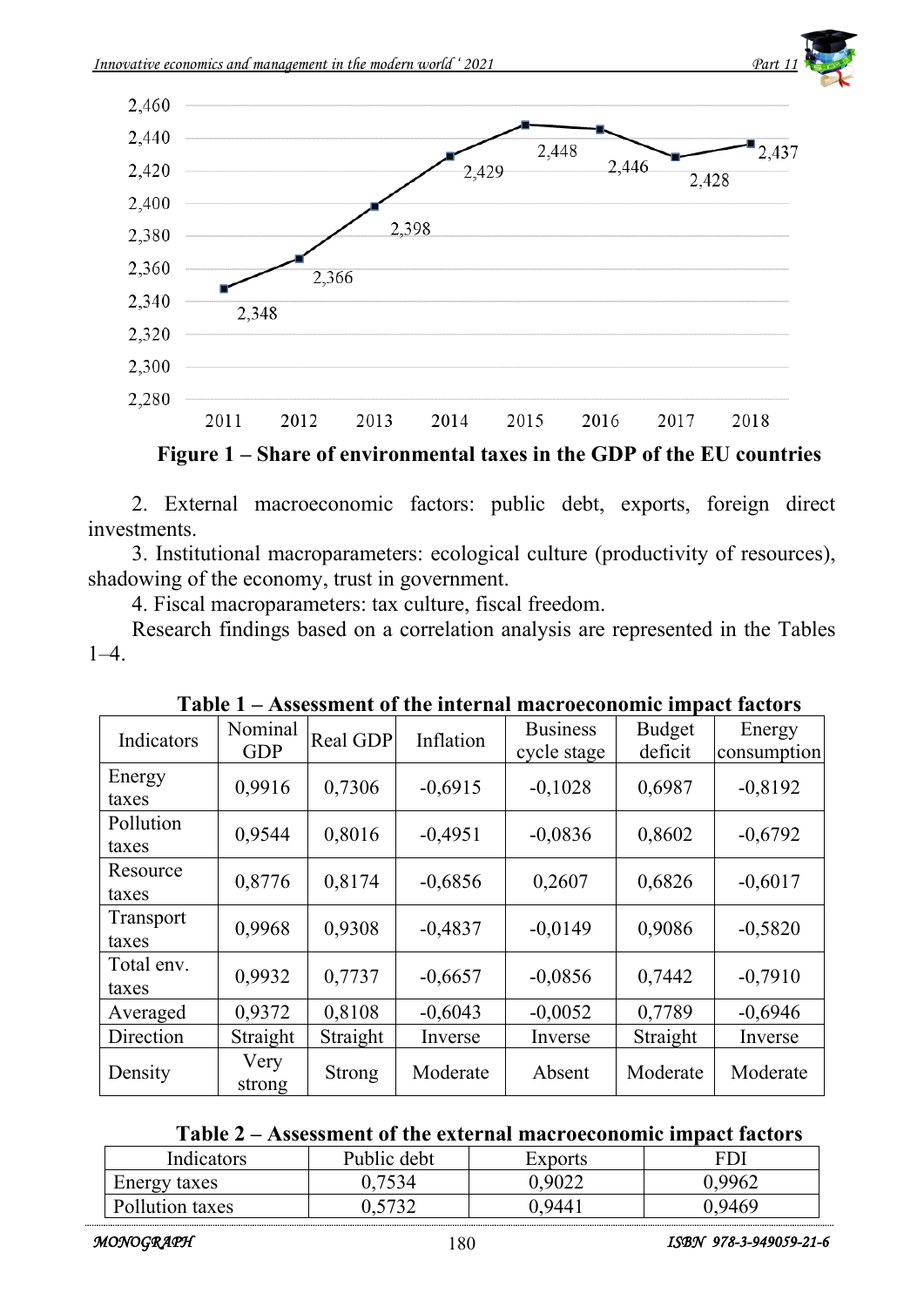

| Indicators       | Public debt | <b>Exports</b> | <b>FDI</b>  |
|------------------|-------------|----------------|-------------|
| Resource taxes   | 0,8478      | 0,6138         | 0,9296      |
| Transport taxes  | 0,4259      | 0,8839         | 0,9963      |
| Total env. taxes | 0,7086      | 0,9120         | 0,9972      |
| Averaged         | 0,6618      | 0,8512         | 0,9732      |
| Direction        | Straight    | Straight       | Straight    |
| Density          | Moderate    | <b>Strong</b>  | Very strong |

#### **Table 3 – Assessment of the institutional macroeconomic impact factors**

| Indicators                                                      | Ecological<br>Shadow economy |           | Trust in |
|-----------------------------------------------------------------|------------------------------|-----------|----------|
|                                                                 | culture                      |           |          |
| Energy taxes                                                    | 0,9784                       | $-0,8381$ | 0,1342   |
| Pollution taxes                                                 | 0,9662                       | $-0,9552$ | 0,1609   |
| Resource taxes                                                  | 0,7717                       | $-0,0494$ | 0,6035   |
| Transport taxes                                                 | 0,9614                       | $-0,9336$ | 0,3732   |
| Total env. taxes                                                | 0,9763                       | $-0,8973$ | 0,1754   |
| Averaged                                                        | 0,9308                       | $-0,7347$ | 0,2895   |
| Direction                                                       | Straight                     | Inverse   | Straight |
| Density                                                         | Very strong                  | Moderate  | Absent   |
| Table 4 – Assessment of the fiscal macroeconomic impact factors |                              |           |          |

#### **Table 4 – Assessment of the fiscal macroeconomic impact factors**

| Indicators       | Tax culture   | Fiscal freedom |
|------------------|---------------|----------------|
| Energy taxes     | 0,8748        | 0,6939         |
| Pollution taxes  | 0,9390        | 0,7130         |
| Resource taxes   | 0,5575        | 0,1330         |
| Transport taxes  | 0,8504        | 0,5150         |
| Total env. taxes | 0,8837        | 0,6744         |
| Averaged         | 0,8210        | 0,5459         |
| Direction        | Straight      | Straight       |
| Density          | <b>Strong</b> | Moderate       |

## **14.2. Economic interpretation of the obtained correlates**

The economic interpretation of the earlier obtained results is represented in the Table 5–8 [3].

| Table 5 – Economic interpretation of the statistically driven results on the |  |
|------------------------------------------------------------------------------|--|
| internal factors analysis                                                    |  |

| $N_2$ | Correlates                              | Correlation ratio | Economic interpretation                                 |  |
|-------|-----------------------------------------|-------------------|---------------------------------------------------------|--|
|       | Nominal<br><b>GDP</b><br>$\overline{a}$ | 0,9372            | With the growth of GDP, there is an increase in         |  |
|       | environmental taxes                     |                   | environmental tax revenues to the budget. Revenues      |  |
|       |                                         |                   | from environmental taxes are 94 % due to the impact     |  |
|       |                                         |                   | of nominal GDP. The growth of nominal GDP causes        |  |
|       |                                         |                   | the material well-being of taxpayers, who accumulate    |  |
|       |                                         |                   | certain funds to ensure the quality of the environment. |  |
|       | Real GDP per capita –                   | 0,8108            | The growth of real GDP per capita has a positive effect |  |
|       | environmental taxes                     |                   | on the dynamics of environmental tax revenues.          |  |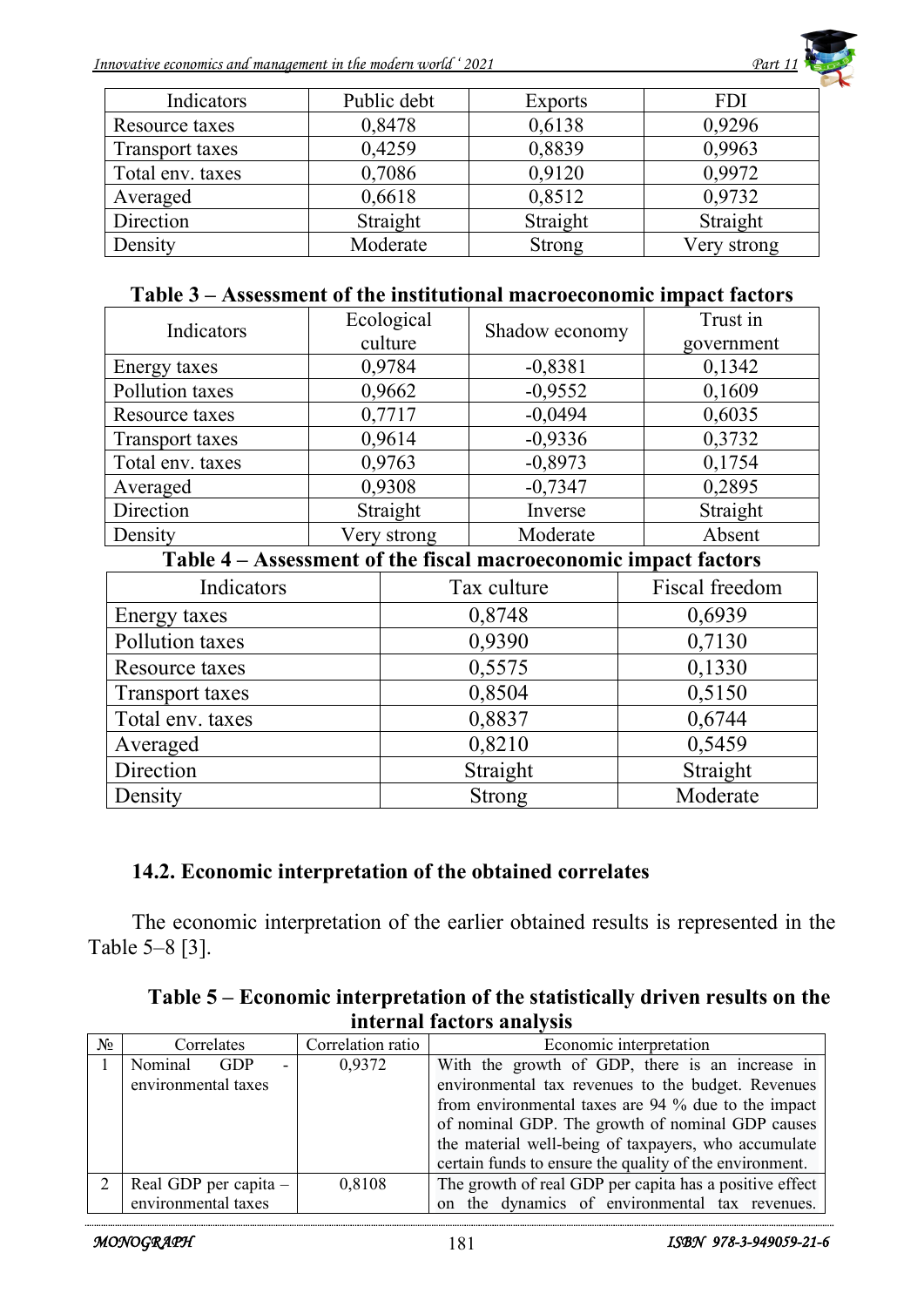

| $N_2$ | Correlates                                    | Correlation ratio | Economic interpretation                                                                                                                                                                                                                                                                                                            |
|-------|-----------------------------------------------|-------------------|------------------------------------------------------------------------------------------------------------------------------------------------------------------------------------------------------------------------------------------------------------------------------------------------------------------------------------|
|       |                                               |                   | Revenues from environmental taxes are 81 % due to<br>the impact of real GDP per capita. Real GDP<br>(compared to nominal) is less correlated with<br>environmental taxes due to the prudent tax policies,<br>which prevents inflation.                                                                                             |
| 3     | Inflation<br>environmental taxes              | $-0,6043$         | The impact of inflation on environmental taxes is<br>negative. Revenues from environmental taxes by 60%<br>are due to lower inflation in the EU. Fighting inflation<br>positive impact on<br>the dynamics<br>- of<br>has<br>a<br>environmental tax revenues.                                                                       |
| 4     | Business cycle stage -<br>environmental taxes | $-0,0052$         | At the stage of economic recovery, revenues from<br>environmental taxes are reduced, which may indicate<br>the absence of antagonistic relations between economic<br>growth and environmental quality. In general, the<br>correlation between the factors is almost absent.                                                        |
| 5     | deficit<br>Budget<br>environmental taxes      | 0,7789            | With the reduction of the budget deficit, there is an<br>increase in tax revenues. Revenues from environmental<br>taxes are 78 % due to the impact of the budget deficit.<br>As tax revenues increase, the budget deficit narrows.<br>This dependence indicates the high quality of the fiscal<br>function of environmental taxes. |
| 6     | Energy consumption -<br>environmental taxes   | $-0,6946$         | Energy consumption is declining due to increased<br>environmental taxes. Revenues from environmental<br>taxes are 69% due to energy consumption.                                                                                                                                                                                   |

## **Table 6 – Economic interpretation of the statistically driven results on the external factors analysis**

| $N_2$ | Correlates               | Correlation ratio | Economic interpretation                                 |
|-------|--------------------------|-------------------|---------------------------------------------------------|
|       | Public<br>debt           | 0,6618            | Public debt has a positive effect on the payment of     |
|       | environmental taxes      |                   | environmental taxes by entrepreneurs. Environmental     |
|       |                          |                   | taxes are a source of debt repayment. Revenues from     |
|       |                          |                   | environmental taxes are 66% due to the impact of        |
|       |                          |                   | public debt.                                            |
| 2     | <b>Exports</b>           | 0,8512            | The development of export potential has a positive      |
|       | environmental taxes      |                   | effect on the dynamics of environmental tax revenues.   |
|       |                          |                   | Such dynamics is 85% due to the influence of foreign    |
|       |                          |                   | economic activity. By developing export-oriented        |
|       |                          |                   | business, entrepreneurs contribute to the replenishment |
|       |                          |                   | of the budget with environmental taxes.                 |
| 3     | environmental<br>$FDI =$ | 0,9732            | environmental<br>Foreign investors comply with          |
|       | taxes                    |                   | legislation in the EU countries. Revenues from          |
|       |                          |                   | environmental taxes are 97% due to the impact of        |
|       |                          |                   | foreign direct investment. In general, the openness of  |
|       |                          |                   | the economy helps to revive the business climate and    |
|       |                          |                   | tax activity of businesses.                             |

## **Table 7 – Economic interpretation of the statistically driven results on the institutional factors analysis**

| $N_2$ | Correlates             | Correlation ratio | Economic interpretation                                 |
|-------|------------------------|-------------------|---------------------------------------------------------|
|       | Ecological culture $-$ | 0,9308            | The efficiency of the use of physical resources         |
|       | environmental taxes    |                   | provides a direct impact on the dynamics of             |
|       |                        |                   | environmental taxes. Paying taxes, entrepreneurs act as |
|       |                        |                   | carriers of ecological culture. The incomings of        |
|       |                        |                   | environmental taxes to the budget by 93% are            |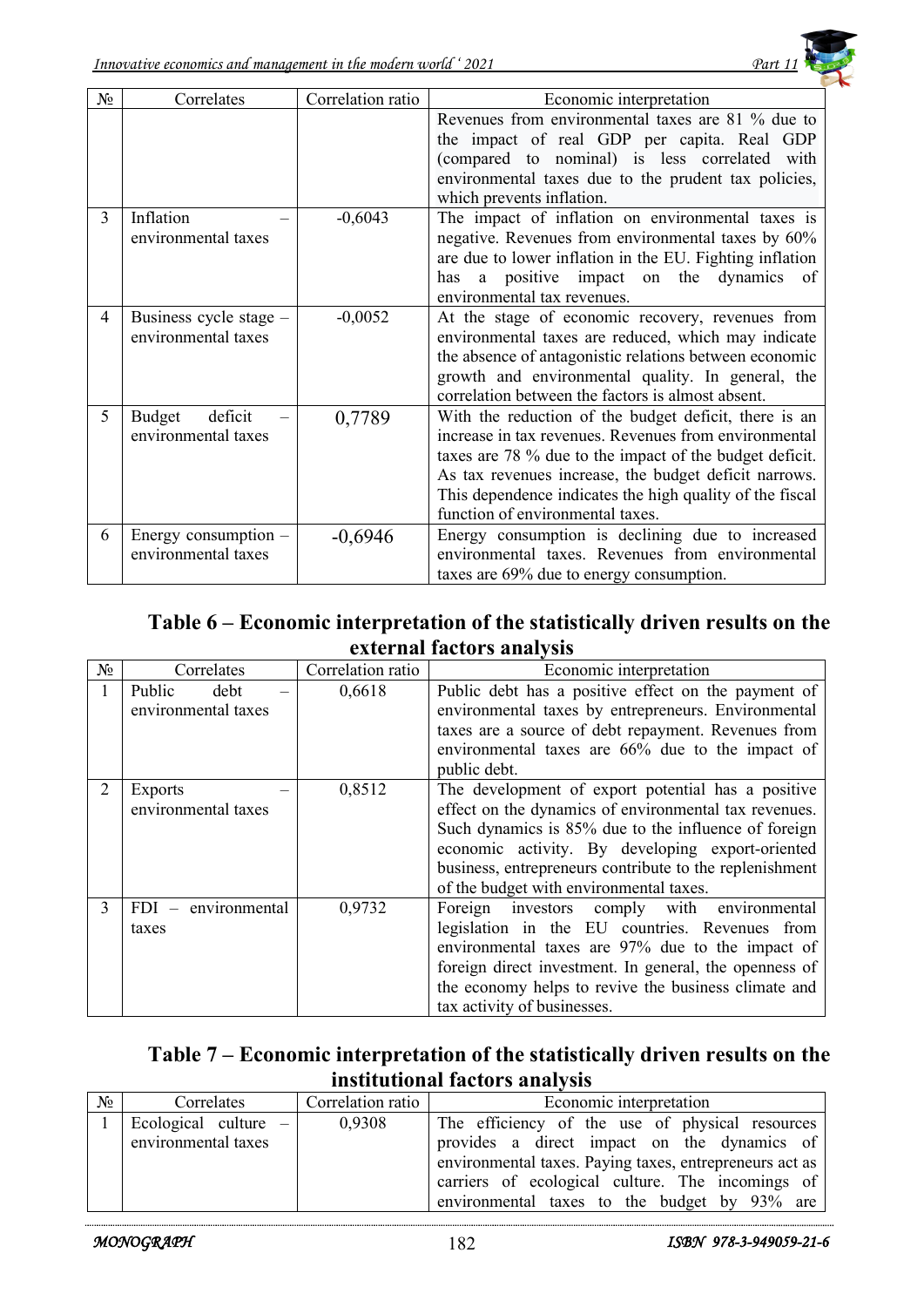

| No | Correlates                                     | Correlation ratio | Economic interpretation                                                                                                                                                                                                                                                                                                                                                                                                               |  |
|----|------------------------------------------------|-------------------|---------------------------------------------------------------------------------------------------------------------------------------------------------------------------------------------------------------------------------------------------------------------------------------------------------------------------------------------------------------------------------------------------------------------------------------|--|
|    |                                                |                   | determined by the influence of environmental culture.<br>Ecological culture implies the highest level of resource<br>conservation, which can be achieved partly and<br>through an unavoidable payments of environmental<br>taxes.                                                                                                                                                                                                     |  |
| 2  | Shadow economy<br>environmental taxes          | $-0,7347$         | The shadowing of the economy has a negative impact<br>on tax policy. The downward trend in the shadow<br>economy in the EU is conducive to increased payment<br>environmental<br>The<br>dynamics<br>of<br>taxes.<br>of<br>environmental tax revenues by 73% is due to the<br>influence of the shadow economy factor. Bringing the<br>economy out of the shadows contributes to the<br>incomings of environmental taxes to the budget. |  |
| 3  | Trust in government $-$<br>environmental taxes | 0,2895            | In general, trust in government has a positive effect on<br>the economic activity of entrepreneurs. However,<br>given the weak correlation between the studied factors,<br>it follows that there is a high level of environmental<br>responsibility of businessmen, which is manifested<br>through the awareness of the need to pay<br>environmental taxes, regardless of the degree of trust<br>in political power.                  |  |

## **Table 8 – Economic interpretation of the statistically driven results on the fiscal factors analysis**

| $N_2$ | Correlates          | Correlation ratio | Economic interpretation                                |  |
|-------|---------------------|-------------------|--------------------------------------------------------|--|
|       | Tax<br>culture      | 0,8210            | Payment of environmental taxes by entrepreneurs is a   |  |
|       | environmental taxes |                   | component of the general tax culture in the EU.        |  |
|       |                     |                   | Revenues of environmental taxes to the budget by 82    |  |
|       |                     |                   | % depend on the factor of fiscal efficiency of tax     |  |
|       |                     |                   | management. Based on this, it can be argued that the   |  |
|       |                     |                   | administration of environmental taxes is effective and |  |
|       |                     |                   | provides a high tax culture in the EU.                 |  |
|       | Fiscal<br>freedom   | 0,5459            | The positive correlation between the studied factors   |  |
|       | environmental taxes |                   | indicates the ease of environmental taxes. Revenues    |  |
|       |                     |                   | from environmental taxes by 55% are due to the         |  |
|       |                     |                   | influence of fiscal freedom.                           |  |

The conducted analysis allows us to identify at the macro-level the stimulators (catalysts) and destimulators (inhibitors) of environmental tax policy in the European Union [4].

#### **Table 9 – Catalysts and inhibitors of environmental tax policy in the European countries**

| Factors              | Correlation | Catalysts | Inhibitors | Neutral |
|----------------------|-------------|-----------|------------|---------|
|                      | ration      |           |            | factors |
| Nominal GDP          | $+0,9932$   |           |            |         |
| Real GDP per capita  | $+0,7737$   |           |            |         |
| Inflation            | $-0,6657$   |           |            |         |
| Business cycle stage |             |           |            |         |
| Government debt      | $+0,7086$   |           |            |         |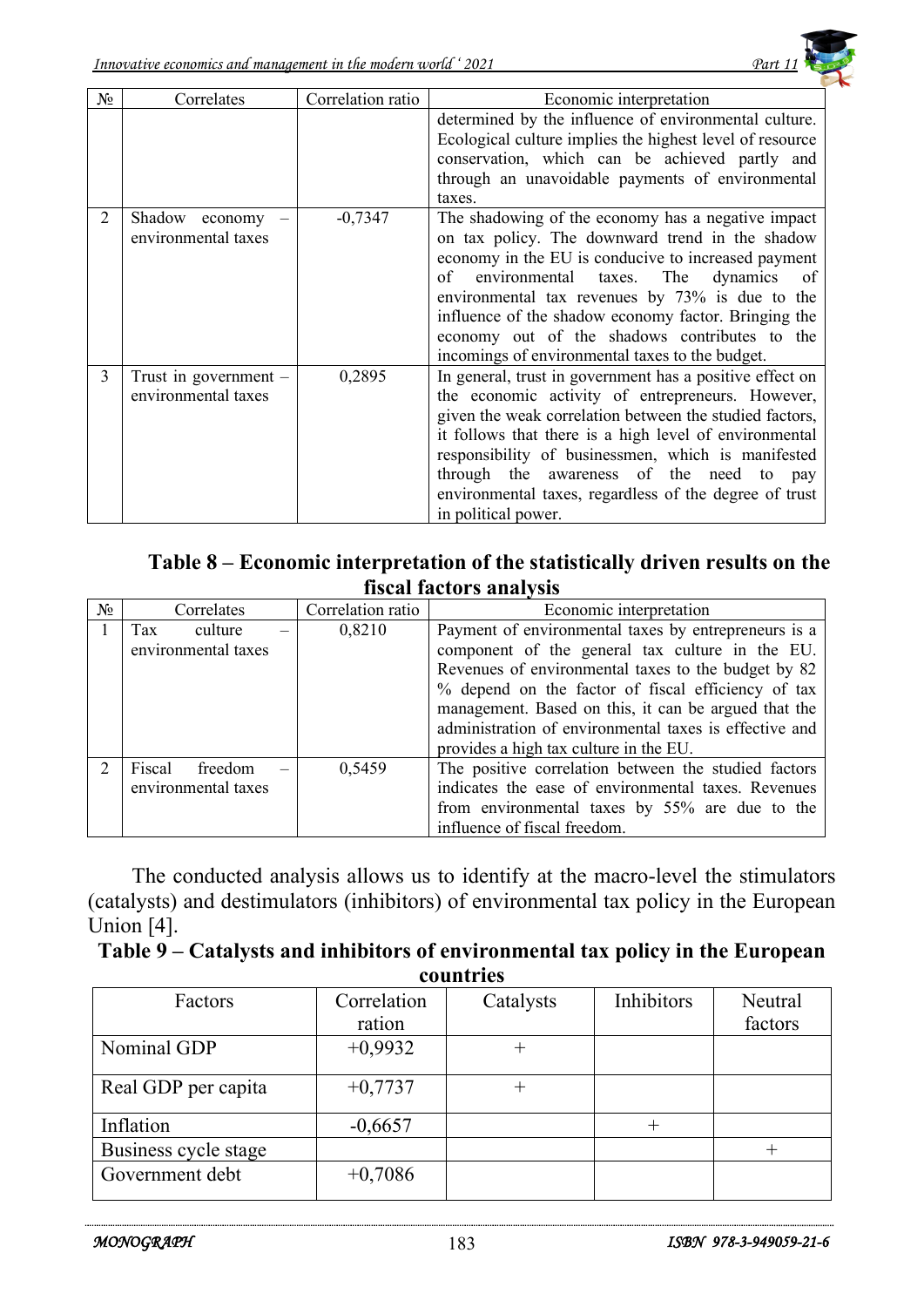*Innovative economics and management in the modern world*  $\lq$  <sup>2021</sup> Part 1



| Factors             | Correlation | Catalysts | Inhibitors | Neutral |
|---------------------|-------------|-----------|------------|---------|
|                     | ration      |           |            | factors |
| Budget deficit      | $+0,7442$   | $^{+}$    |            |         |
| <b>Exports</b>      | $+0,9120$   | $^{+}$    |            |         |
| Foreign direct      | $+0,9972$   | $^{+}$    |            |         |
| investments         |             |           |            |         |
| Ecological culture  | $+0,9763$   | $^{+}$    |            |         |
| Tax culture         | $+0,8837$   | $^{+}$    |            |         |
| Shadow economy      | $-0,8973$   |           | $^{+}$     |         |
| Trust in government | $+0,1754$   |           |            | $^{+}$  |
| Energy consumption  | $-0,7910$   |           | $^{+}$     |         |
| Fiscal freedom      | $+0.6744$   |           |            |         |

The formation of environmental tax policy performance indicators should imply taking into account the assessment of fiscal and reproductive (multiplicative) functions of environmental taxes. For this purpose, we propose in our paper to calculate a multiplicator and accelerator of environmental taxes.

The environmental tax multiplicator is an extra income received by the country as a result of the implementation of environmental tax reforms. This indicator shows how much GDP will change when the environmental tax changes by 1 euro. If the multiplicator takes a positive value, it tells about a high reproducibility of environmental taxes. If the studied indicator varies within zero or takes a negative value, then this dependence can be interpreted as a manifestation of a purely fiscal function of environmental taxes.

In addition to the multiplicator, it is proposed to calculate in the paper the inverse indicator – the accelerator of environmental taxes. The accelerator of environmental taxes in its economic essence is an indicator of fiscal environmental intensity of GDP.

In addition, we recommend to calculate the elasticity of GDP by environmental taxes, which shows how a change in environmental taxes by 1% causes a corresponding change in GDP. If the coefficient of elasticity is positive and exceeds 1, the environmental tax policy is considered to be effective.

Studies conducted across the European Union, which were based on an analysis of 27 countries, show that the region is relatively effective in performing of environmental tax policy.

| L'UI OPEAN UNION |       |        |           |           |           |
|------------------|-------|--------|-----------|-----------|-----------|
| Indicators       | Total | Energy | Pollution | Resources | Transport |
| Multiplicator    | 28,77 | 40,46  | 3272,38   | 4517,03   | 279,06    |
| Accelerator      | 0,03  | 0,02   | 0,0005    | 0,00015   | 0,0041    |
| Elasticity, %    | 0,79  | 0,74   | 2,34      | 0,56      | 1,36      |

**Table 10 – Analysis of the effectiveness of environmental tax policy in the European Union** 

Progress in improving of the environment quality on a tax basis can be seen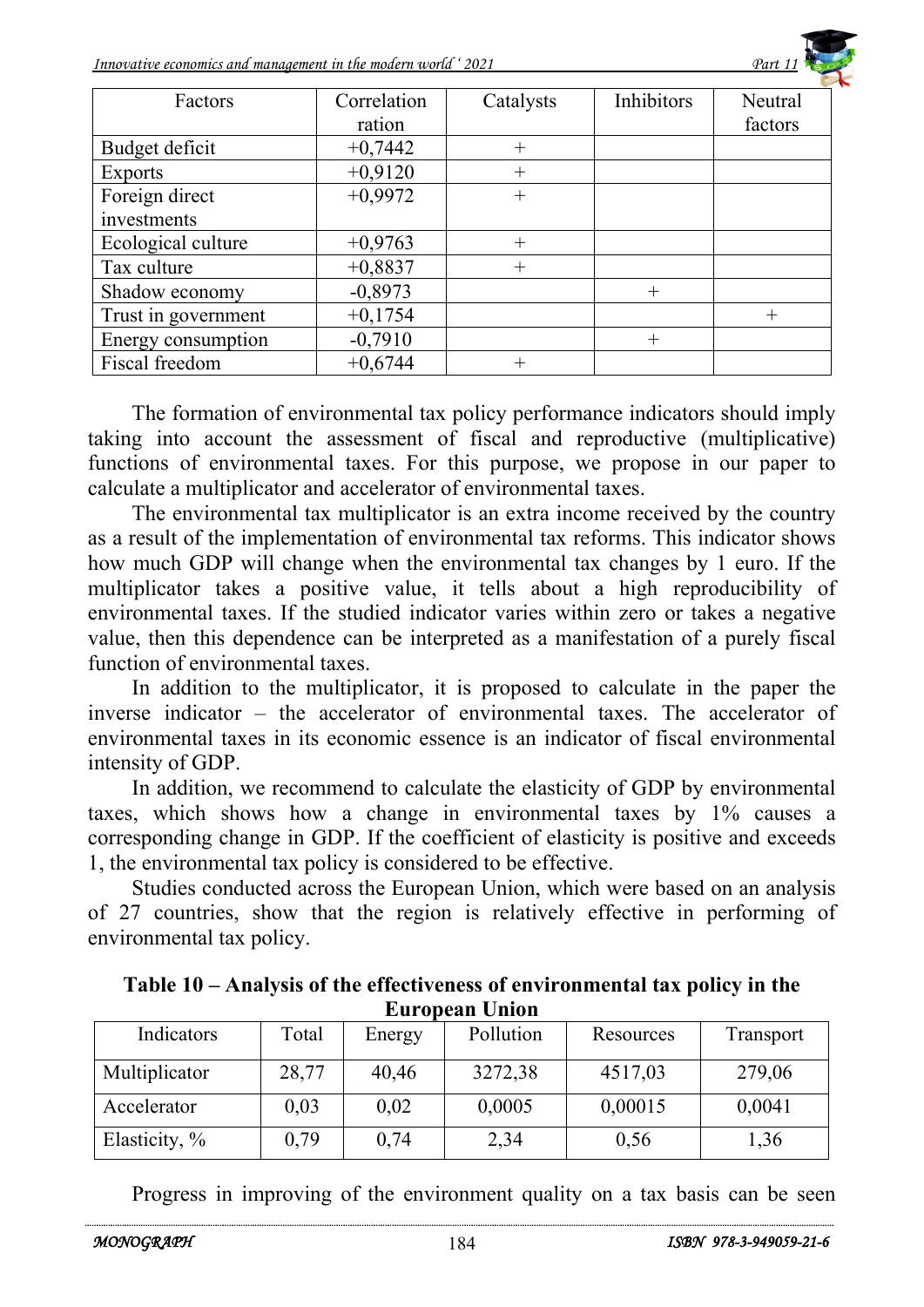mainly in the transport sector. It is transport taxes that demonstrate the highest efficiency in terms of achieving the macroeconomic effect – the reproduction of the public product, and at the same time the quality of the environment. Other types of environmental taxes perform mainly a fiscal (budget-filling) function.

#### **14.3. Factorial analysis results: evidence from selected countries**

The next step of the research study is to analyze the impact of catalysts and inhibitors on the environmental tax multiplicator. We will conduct such an analysis on the example of Germany (Table 11-12), which demonstrates high rates of sustainable development.

| $N_2$          | Variables           | Factor 1    | Factor 2    |
|----------------|---------------------|-------------|-------------|
|                | Nominal GDP         | $-0,955937$ | 0,008451    |
| $\overline{2}$ | Real GDP per capita | $-0,944154$ | 0,256266    |
| 3              | Inflation           | 0,200506    | $-0,911429$ |
| 4              | Government debt     | $-0,258706$ | $-0,617632$ |
| 5              | Exports             | $-0,834816$ | 0,537843    |
| 6              | Ecological culture  | $-0,894180$ | $-0,206397$ |
|                | Shadow economy      | 0,703290    | $-0,009931$ |
| 8              | Tax culture         | $-0,727508$ | $-0,649237$ |
| 9              | Fiscal freedom      | $-0,864892$ | $-0,083361$ |
|                | Total variance      | 5,180772    | 2,038348    |
|                | Total share         | 0,575641    | 0,226483    |

**Table 11 – Factorial analysis results: Germany profile** 

Thus, for further study of environmental tax policy in Germany, we choose significant factors  $N<sub>2</sub>$  1,2,5,6,7,8,9.

| Table 12 – Determinants of economic efficiency of environmental taxes: evidence |  |
|---------------------------------------------------------------------------------|--|
| from Germany                                                                    |  |

| Factor      | Regression equation | Economic interpretation               |
|-------------|---------------------|---------------------------------------|
| Nominal GDP | $y=0,0004x-1061,4$  | An increase in nominal GDP by 1       |
|             |                     | euro causes an increase in<br>the     |
|             |                     | environmental tax multiplicator by    |
|             |                     | $0,0004$ units                        |
| Real GDP    | $y=0,0518x-1759,9$  | The growth of real GDP by 1 euro      |
|             |                     | increase<br>the<br>1n<br>causes<br>an |
|             |                     | multiplicator of environmental taxes  |
|             |                     | by $0,0518$ units                     |
| Exports     | y=23,158x-1059,7    | Export growth of 1 euro causes an     |
|             |                     | increase in the environmental tax     |
|             |                     | multiplicator by 23,158 units         |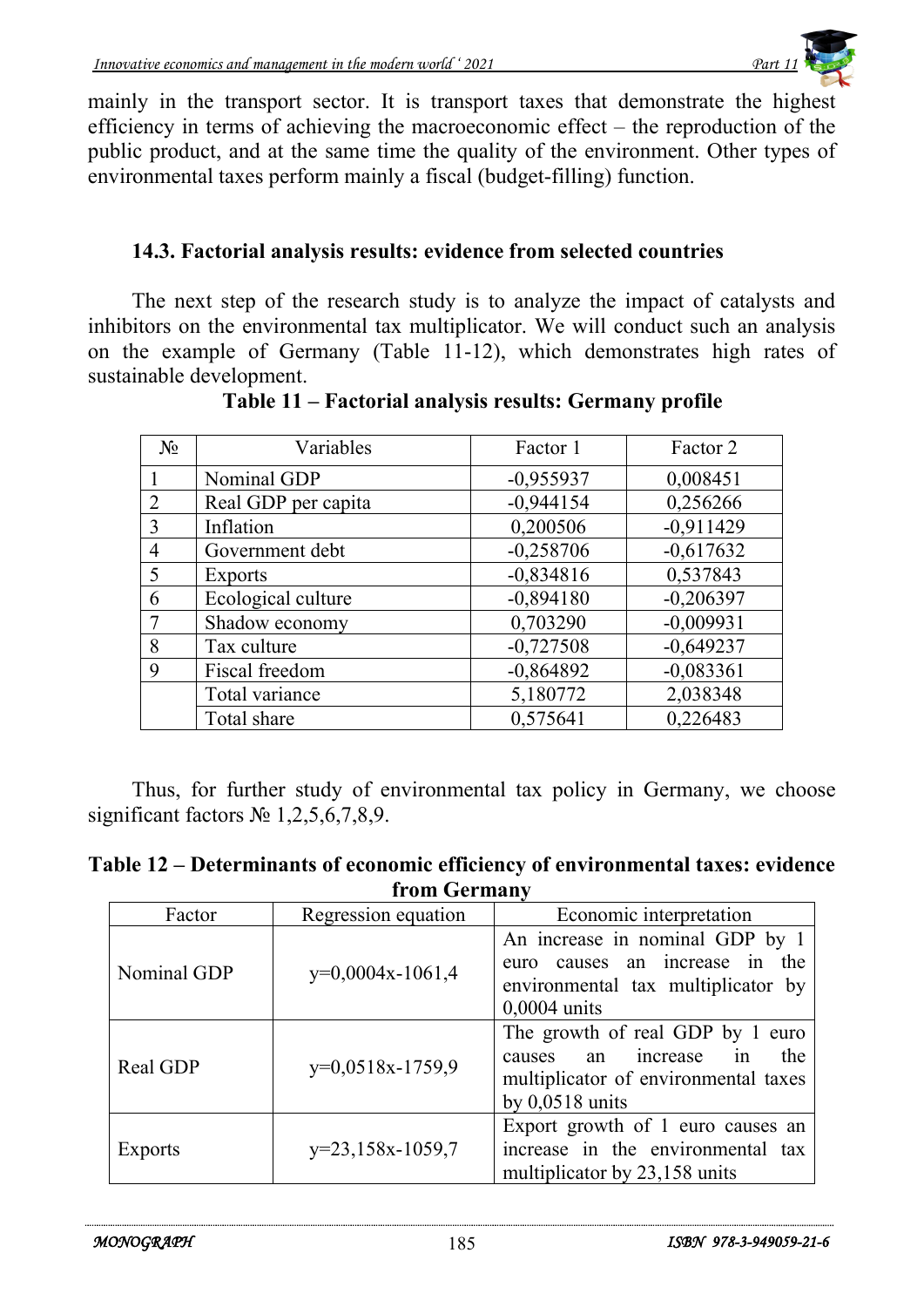

| Factor                | Regression equation | Economic interpretation                                                                                                                            |
|-----------------------|---------------------|----------------------------------------------------------------------------------------------------------------------------------------------------|
| Ecological<br>culture | $y=204,38-486,13$   | Increasing the productivity of natural<br>resources by 1 unit causes an<br>increase in the multiplicator of<br>environmental taxes by 204,38 units |
| Shadow economy        | $y=85,215x-1331,2$  | An increase in the size of shadow<br>economy by 1 euro leads to an<br>increase in the multiplicator of<br>environmental taxes by 85,215 units      |
| Tax culture           | $y=91,67x-3641,3$   | Improving the tax culture by 1 unit<br>contributes to the growth of the<br>multiplicator of environmental taxes<br>by $91,67$ units                |
| Fiscal freedom        | $y=54,95x-3350,6$   | The growth of fiscal freedom by 1<br>unit stimulates an increase in the<br>multiplicator of environmental taxes<br>by $54,95$ units                |

Thus, the factors that significantly stimulate the effectiveness of environmental tax policy in Germany are the following: exports (+23 units), ecological culture (+204 units), shadow economy (+85 units), tax culture (+92 units), fiscal freedom (+55 units).

A wide range of environmental tax instruments and skillful implementation of tax policy leads to a rapid sustainable development in the European Union.

#### **Conclusions**

European experience in forming an effective environmental tax system can be actively used by countries with economies in transition. Based on our research, it was found that environmental quality can be achieved not only on a probabilistic basis through additional funds released due to the growth of material well-being of entrepreneurs, but also through targeted planning of environmental costs.

The publication is carried out under the financial support of the Ministry of Education and Science of Ukraine within the framework of applied research project "Structure-functional multiplicative model of development of the system of environmental taxes in Ukraine in the context of providing national security" (0119U100759).